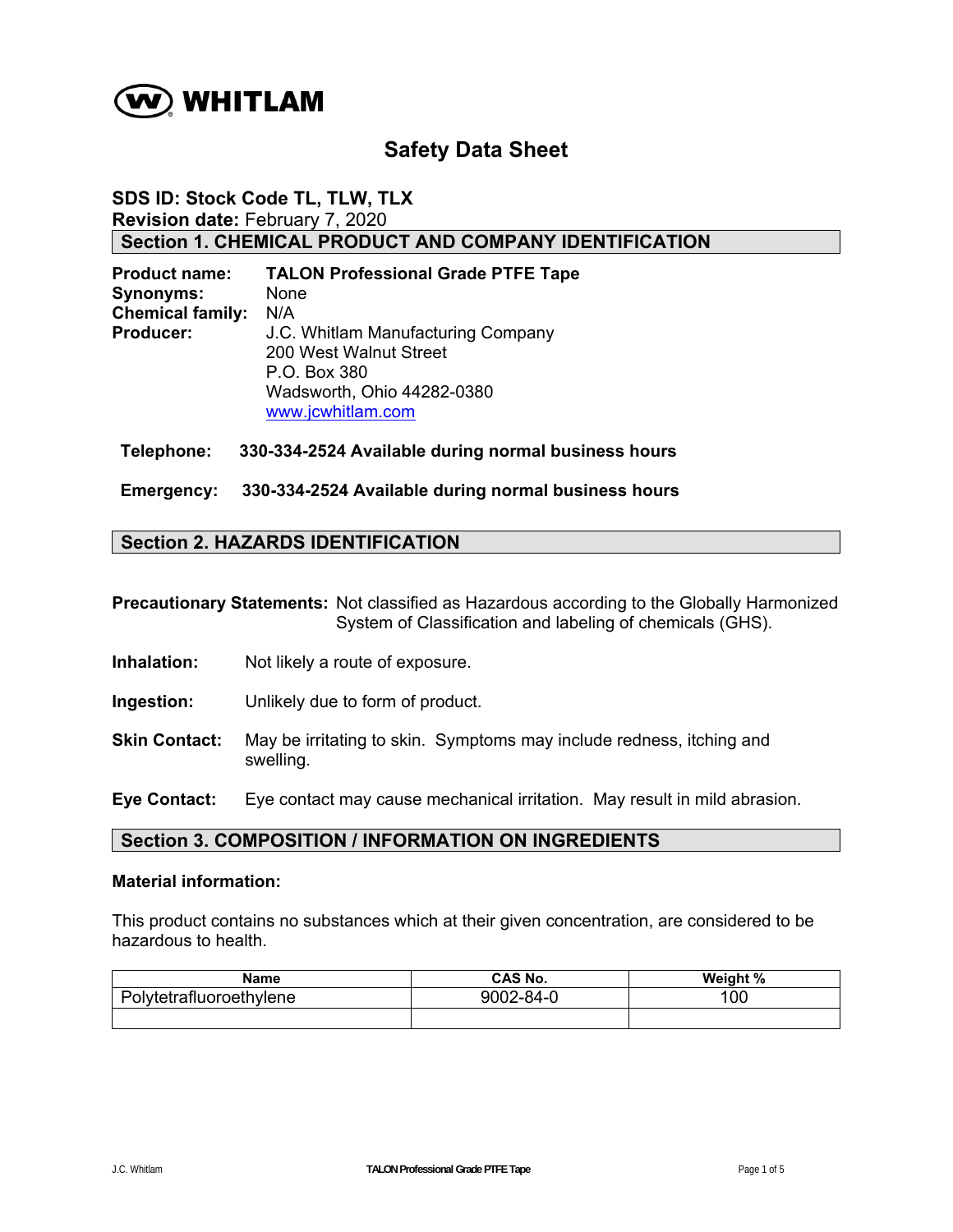## **Section 4. FIRST AID MEASURES**

| Inhalation:          | Not considered a potential route of exposure. However if inhaled, remove<br>affected person from contaminated area. Keep at rest until recovered. If<br>symptoms develop and/or persist seek medical attention.                                                                                  |
|----------------------|--------------------------------------------------------------------------------------------------------------------------------------------------------------------------------------------------------------------------------------------------------------------------------------------------|
| <b>Skin contact:</b> | Wash affected area thoroughly with soap and water. If symptoms<br>develop seek medical attention.                                                                                                                                                                                                |
| Ingestion:           | Unlikely due to the form of the product. However, if ingested, do not<br>induce vomiting. Wash out mouth thoroughly with water. If symptoms<br>develop seek medical attention.                                                                                                                   |
| Eye contact:         | Not considered a potential route of exposure. However, if in eyes, hold<br>eyelids apart and flush the eyes continuously with running water.<br>Continue flushing for several minutes until all contaminants are washed<br>out completely. If systems develop or persist seek medical attention. |

| <b>Section 5. FIREFIGHTING MEASURES</b> |  |
|-----------------------------------------|--|
|-----------------------------------------|--|

**Suitable** Use carbon dioxide, dry chemical or foam. **extinguishing media:** 

**Specific hazards:** Under fire conditions this product may emit toxic and/or irritating fumes, smoke and gases including carbon monoxide, carbon dioxide, hydrogen fluoride and oxides of nitrogen.

**Special protective equipment for firefighters:** Firefighters should wear self-contained breathing apparatus (SCBA) operated in positive pressure mode and fully protective clothing to prevent exposure to vapors or fumes. Water spay may be used to cool down heat exposed containers. Fight fire from safe location.

|                                 |     | <b>NFPA rating: HMIS rating:</b> | <b>FIRE</b><br>R                | <b>Non-Hazardous</b> |
|---------------------------------|-----|----------------------------------|---------------------------------|----------------------|
| Health:<br><b>Flammability:</b> |     |                                  | н<br>A<br>E<br>$\sim$<br>U<br>А | FP - above 100 F     |
| Instability/reactivity: 0       |     |                                  | $\, {\rm H}$                    | <b>Stable</b>        |
| Other:                          | N/A | A (PPE)                          | $\mathbf{v}$                    | N/A                  |
|                                 |     |                                  | <b>SPECIAL</b>                  |                      |

## **Section 6. ACCIDENTAL RELEASE MEASURES**

| Personal            | Wear appropriate personal protective equipment and clothing to prevent                                                                                                                                                 |
|---------------------|------------------------------------------------------------------------------------------------------------------------------------------------------------------------------------------------------------------------|
| <b>Precautions:</b> | exposure.                                                                                                                                                                                                              |
| Large Spill:        | This product should be prevented from entering drains and watercourses. If<br>contamination of sewers or waterways occurs inform local water and waste<br>management authorities in accordance with local regulations. |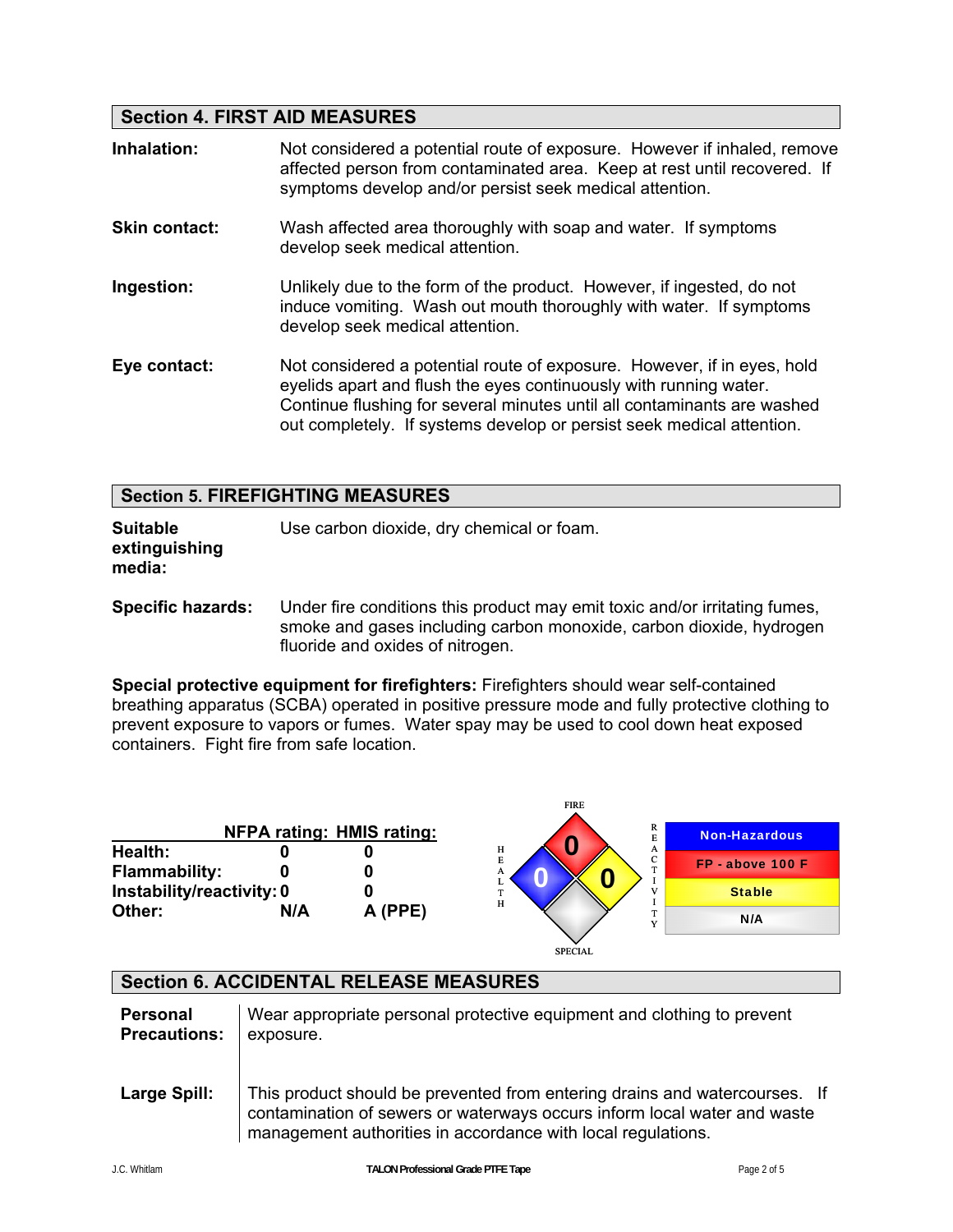|              | <b>Methods for</b> $\bigcup$ Collect the material and place into a suitable labelled container. Dispose of |  |
|--------------|------------------------------------------------------------------------------------------------------------|--|
|              | <b>Containment</b> waste according to the applicable local and state regulations.                          |  |
| and Clean up |                                                                                                            |  |

### **Section 7. HANDLING AND STORAGE**

| Handling: | Avoid exposure. Use only in a well ventilated area. Keep containers tightly<br>closed. Prevent the buildup of dusts, mists or vapors in the work<br>atmosphere. |
|-----------|-----------------------------------------------------------------------------------------------------------------------------------------------------------------|
| Storage:  | Store in a cool, dry, well-ventilated area, out of direct sunlight.                                                                                             |

## **Section 8. EXPOSURE CONTROLS / PERSONAL PROTECTION**

#### **Occupational Exposure Limits:**

This product contains no substances which at their given concentration, are considered to be hazardous to health.

**Engineering Measures:** Eyewash and normal washroom facilities.

#### **PERSONAL PROTECTIVE EQUIPMENT**

**Respiratory protection:** No special protective equipment required.

**Skin and body protection:** Suitable protective work attire is recommended.

**Eye protection:** Wear approved safety glasses.

**Hygiene measures:** Always observe good personal hygiene measures, such as washing after handling the material and before eating, drinking and/or smoking. Do not eat, drink or smoke when using this product. Regular cleaning of equipment, work area and clothing is recommended.

**Other Precautions:** N/A

## **Section 9. PHYSICAL AND CHEMICAL PROPERTIES**

| Appearance:                        | Solid polymeric film |
|------------------------------------|----------------------|
| Physical state (solid/liquid/gas): | Solid                |
| Substance type (pure/mixture):     | Mixture              |
| Color:                             | Gray                 |
| Odor:                              | No odor              |
| <b>Molecular weight:</b>           | Not Available        |
| pH:                                | Not Applicable       |
| Boiling point/range (5-95%):       | <b>Not Available</b> |
| <b>Melting point/range:</b>        | Not Available        |
| <b>Decomposition temperature:</b>  | Not Determined       |
| <b>Specific gravity:</b>           | 2.1                  |
| Vapor density:                     | >1                   |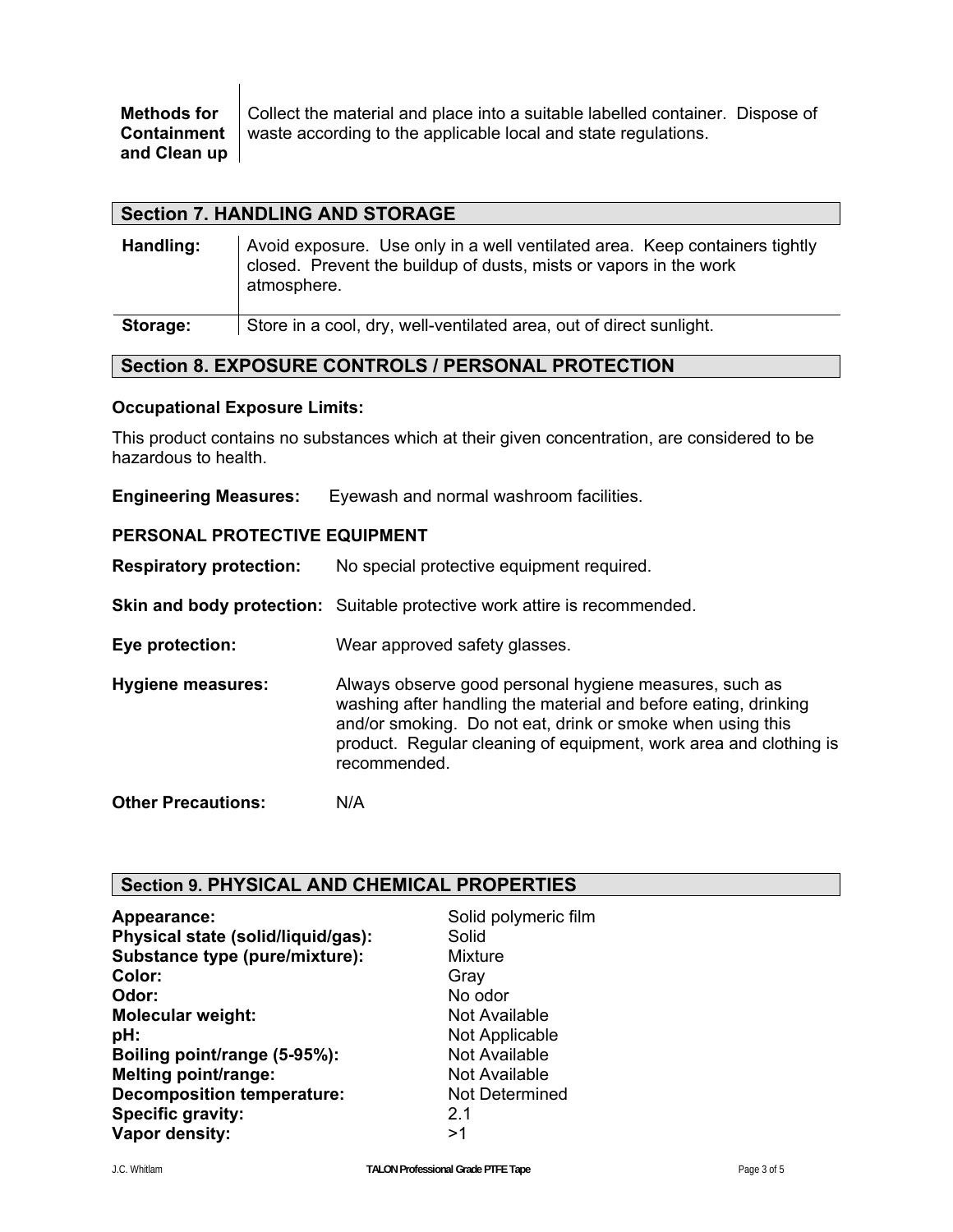| Vapor pressure:                      | Not Applicable    |
|--------------------------------------|-------------------|
| Evaporation rate (Butyl acetate= 1): | <1                |
| Flash point, method used:            | Non-flammable     |
| <b>Water solubility:</b>             | Insoluble         |
| <b>VOC Content:</b>                  | በ%                |
| Auto-ignition temperature:           | Not self-igniting |
| Flammable limits in air - lower (%): | Not Applicable    |
| Flammable limits in air - upper (%): | Not Applicable    |

# **Section 10. STABILITY AND REACTIVITY**

| <b>Reactivity:</b>                       | Reacts with incompatible materials                                                                                                                                                                                                                                                                                                                                                                                                             |
|------------------------------------------|------------------------------------------------------------------------------------------------------------------------------------------------------------------------------------------------------------------------------------------------------------------------------------------------------------------------------------------------------------------------------------------------------------------------------------------------|
| <b>Stability:</b>                        | Stable under recommended storage conditions                                                                                                                                                                                                                                                                                                                                                                                                    |
| <b>Possibly hazardous reactions:</b>     | None under normal processing                                                                                                                                                                                                                                                                                                                                                                                                                   |
| <b>Conditions to avoid:</b>              | Heat and sources of ignition. Temperatures<br>>500°F (260°C) without adequate ventilation.                                                                                                                                                                                                                                                                                                                                                     |
| <b>Incompatible Materials:</b>           | Strong oxidizing agents. Alkali metals, extremely<br>potent oxidizers such as fluorine, chlorine tri-<br>fluoride, 80% NaOH or KOH, metal hydrides such<br>as boranes (ex: B2H6), aluminum chloride,<br>ammonia, certain amines (R-NH2), imines (RN-NH)<br>and 70% nitric acid at temperatures near 500°F<br>(260°C). Do not use on oxygen lines.                                                                                              |
| <b>Hazardous decomposition products:</b> | Thermal decomposition may result in the release of<br>toxic and/or irritating fumes including carbon<br>monoxide, hydrogen fluoride and carbon dioxide.<br>Carbonyl fluoride is the main decomposition<br>product formed when PTFE is subjected to<br>extended exposure at normal sintering<br>temperatures 752°F (400°C). Carbonyl fluoride is<br>immediately converted to highly corrosive hydrogen<br>fluoride in the presence of moist air |
| <b>Polymerization:</b>                   | Not available                                                                                                                                                                                                                                                                                                                                                                                                                                  |

## **Section 11. TOXICOLOGICAL INFORMATION**

**Acute Toxicity:** No toxicology data available for this product.

**Product Information:** This product is not classified as hazardous.

**Chronic Toxicity:** No data available.

**Sensitization:** No data available.